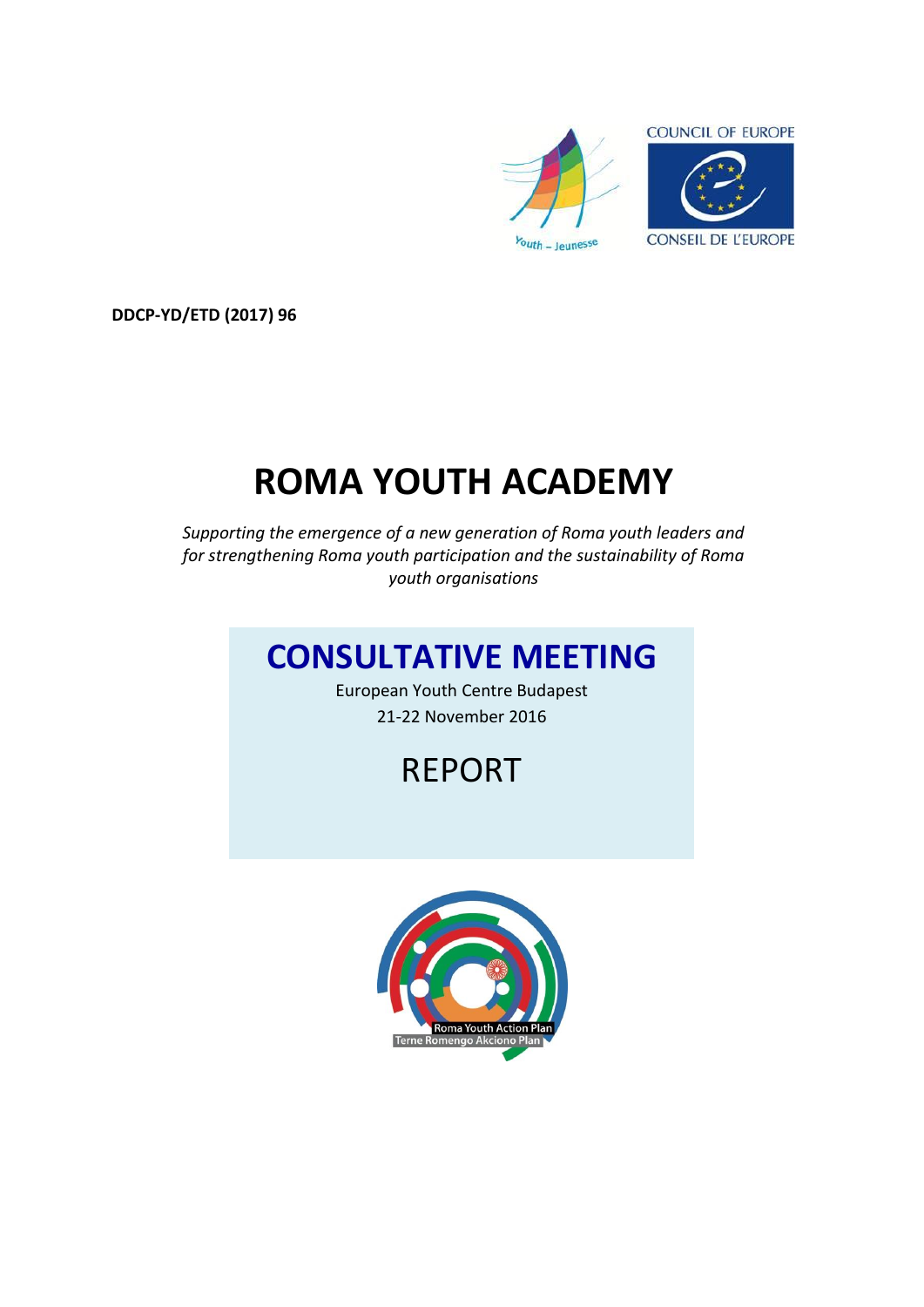#### **About the Consultative Meeting**

The Consultative Meeting for the development of the Roma Youth Academy was held in the European Youth Centre Budapest with the aim to review the opportunity, the need and the modalities for the implementation of the Academy and to associate other stakeholders, namely Roma youth organisations to this process. Its specific objectives were:

- To consult partners and stakeholders about the relevance and role of the Roma Youth Academy to support Roma youth participation and inclusion, and specifically the sustainability of Roma youth organisations
- To review and adjust the concept of the Roma Youth Academy and to collect ideas regarding its future development and implementation
- To identify processes, resources and partners interested in cooperating to the setting up of the Roma Youth Academy, especially its pilot phase (2017-2018).

The meeting brought together a diverse expertise and professional background of experts and organisations in order to consult with them on the draft concept and to make an effort to develop a realistic and tangible project that will aim to support Roma youth. It has gathered 22 people who represented international, national and local institutions, organisations and networks, Roma youth activists, youth workers and trainers, and representatives of the statutory bodies in the Youth Department of the Council of Europe.

#### **The concept of Roma Youth Academy and its relevance**

Roma Youth Academy is a consolidated project to support the challenges and needs of Roma youth and organisations and is based on the experiences drawn from the [Roma Youth Action Plan](http://www.coe.int/en/web/youth-roma/home) (RYAP) project of the Youth Department. The Academy is initiated by the Youth Department within the framework of the RYAP and is foreseen that the pilot phase of the project takes place during 2017- 2018.

The main idea of the [Roma Youth Academy](http://www.coe.int/en/web/youth-roma/roma-youth-academy) is set to enhance the role of Roma youth leaders in democratic leadership processes, self-organisation of communities and to support the next generation of youth leaders to be more confident and in tune with their cultural, linguistic and historical backgrounds. As presented in the draft concept note, it will consist of several educational and practice (or activity based) elements including: multidisciplinary training programme, residential seminars, mentoring, internships, job shadowing, project development and implementation, etc.

Rui Gomes, the Head of Education and Training Division in the Youth Department who presented the concept and provided the rationale for the project underlined that the academy is more practice oriented and experienced based. It is about various people supporting one another and learning together, both individuals and institutions/organisations, with a strong involvement of the communities participants come from.

#### **Reflections on the draft concept**

Yael Ohana, who is currently working on a feasibility study for the Roma Youth Academy, provided a critical reflection related to the relevance and conditions for the project based on the documents available on issues related to Roma youth. In her presentation she focused on four issues: the field of capacity building for Roma youth leadership (individual and organisational), Roma youth participation – situation and concerns, Roma youth organisations – the problem of sustainability, and conditions for Roma Youth Academy. She specifically reflected on the concept for the Academy and concluded that it should:

- Try to avoid another donor driven approach to needs for capacity building that is condemned to do what the institution promoting it envisages rather than what the field needs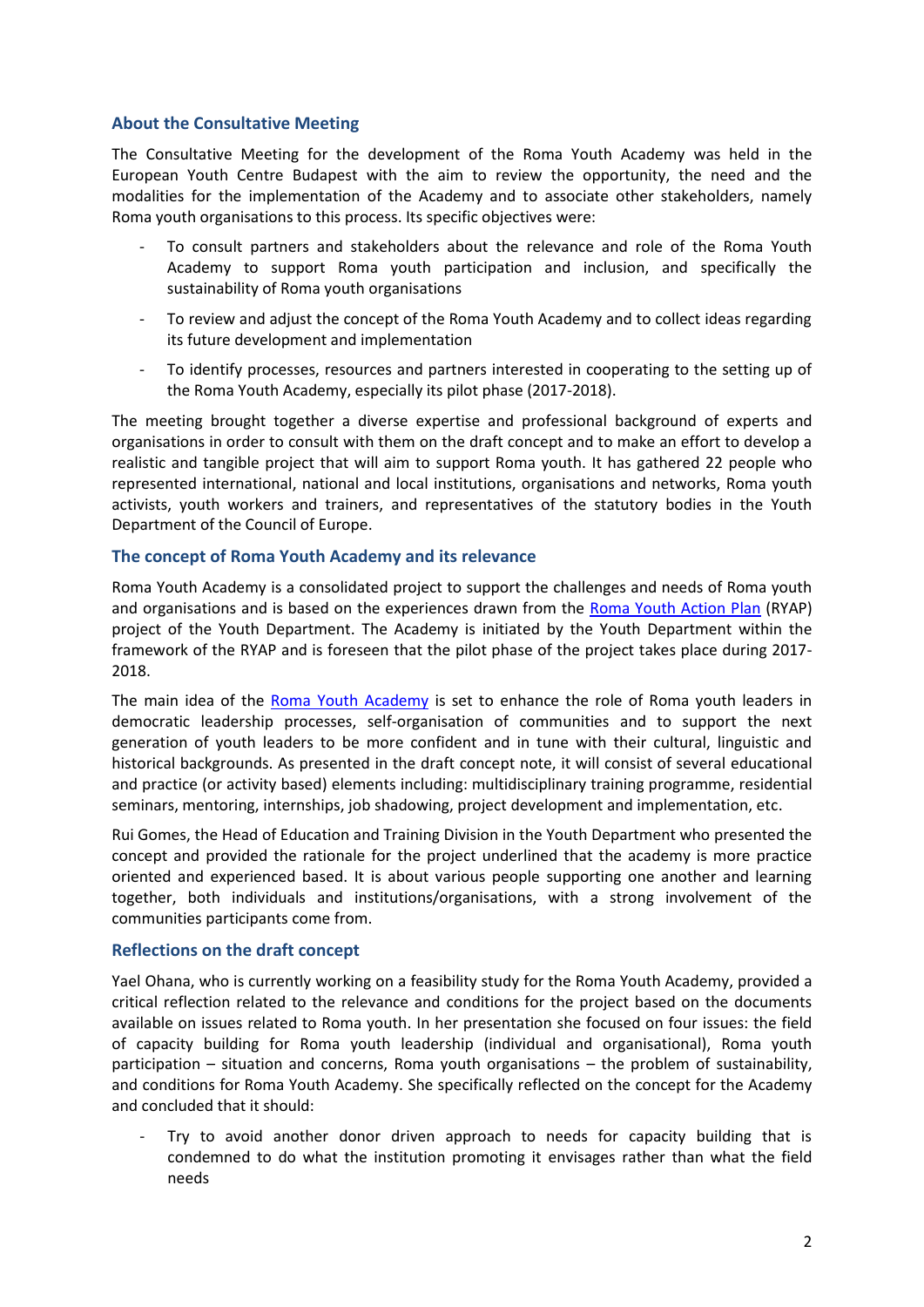- Be an initiative that takes explicitly into account the special conditions of Roma youth participation
- Not place unrealistic expectations on Roma youth organisations and initiatives and leaders about what they can change in their communities nor demands of them that they do what 25 years of adult engagement has not managed to achieve
- Put value on ideas like 'paying it forward' rather than 'giving back' in other words which incentivises and supports young Roma to do something positive, whatever and wherever that might be

The feasibility study shall be finalized by February 2017 and is expected to present proposals on the desired role and the potential impact of the Roma Youth Academy as a project.

Valeriu Nicolae, the Special Representative of the Secretary General of the Council of Europe for Roma Issues has made an intervention during the meeting and engaged in a dialogue with the participants on the possibilities and future orientations of the Academy as a project. He introduced his work plan which focuses on the priority areas of the **Thematic Action Plan on the Inclusion of** [Roma and Travellers.](https://www.google.fr/url?sa=t&rct=j&q=&esrc=s&source=web&cd=1&ved=0ahUKEwjpvYydkNPSAhWQ0RoKHfFwCtcQFggaMAA&url=https%3A%2F%2Frm.coe.int%2FCoERMPublicCommonSearchServices%2FDisplayDCTMContent%3FdocumentId%3D0900001680684b5e&usg=AFQjCNE9mkRz3_8jFSbQ5IDLLA7FQGM8Dw&sig2=iSazQSB60wwEeo16AbwE-g&bvm=bv.149397726,d.d2s&cad=rja)

Regarding the Academy he reflected that the project take into account the work and previous experiences of other organisations and institutions and their strategic approaches in supporting Roma youth such as the EEA Norway Grants, the European Commission, OSF related education and youth programmes and other stakeholders. There has been a lot of investment in the field with very little accountability and therefore a bigger coordination among stakeholders will increase the accountability and impact of all programmes. The sustainability of the project and its community impact together with the personal responsibility and involvement of the beneficiaries should be very clearly articulated in the project of the Academy. He is also interested in a long term and comprehensive project support focusing at local community impact rather than short term investments.

He concluded with the note that Roma children and youth are in the core of the activities in his work and interest, and offered to continue the dialogue with the Youth Department on the draft concept of the Academy.

#### **Learning from the experience of similar projects**

This session of the meeting aimed to explore and learn from the experiences of other Roma and/or youth programmes with the intention of sharing some of the key lessons, challenges and opportunities of working with and for Roma youth.

Nenad Belvevic from the National Democratic Institute presented the Roma Regional Initiative, a project that launched in 2004 operating in Bulgaria, Hungary, Kosovo, Macedonia, Romania, Serbia and Slovakia. The Institute has worked with more than 1,000 Roma activists providing training and guidance in civic education, political activism and election campaigning. As a result, Roma are entering politics by joining mainstream political parties and undertaking grassroots and national advocacy campaigns to secure their human rights and change public attitudes. Among the main instruments for support as part of NDI's work are training, consultation, mentoring, micro funding or funding of local/community actions and networking. Language barriers and keeping high level of motivation of Roma young people has been identified among the challenges they have been facing when working with the community.

Alexandra Raykova from the Forum of European Roma Young People, presented ROMED's educational and operational structure of the Council of Europe's programme that aims in training Roma mediators across Europe where more than 1200 mediators in 22 countries were trained and certified.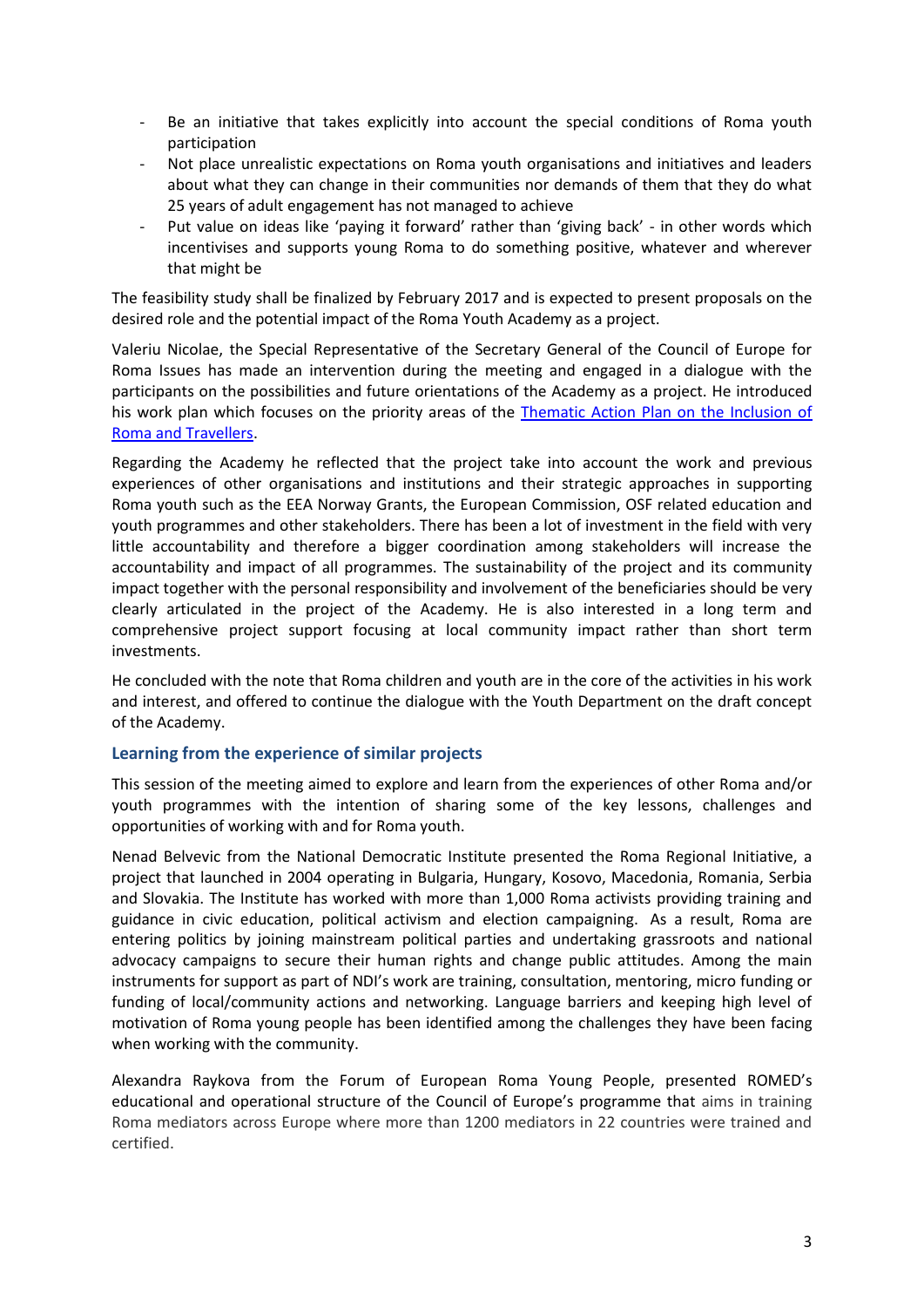Based on shared experiences from NDI and Romed projects and in light of the aim of the Academy, participants proposed the following issues to be considered while developing and implementing the Roma Youth Academy:

- Language competence of participants  $-$  very often there are great local activists/leaders which are perfect candidates for engaging in activities such as RYA, but because they cannot speak English, they stay out of the process
- Question of motivation: How to keep the momentum high during and after the project?
- Profile of participants the profile and required qualifications of the Academy participants needs to be specified. This to consider: class, gender and diversity of the Roma community
- The project of the Academy should build links with local communities and stakeholders and support initiatives on local level
- Should RYA engage experienced or new (less experienced) participants?
- What could be a practical dimension of RYA, what could be potential follow up activities?
- The approach used should be non-colonial, include peer support and develop concrete skills for democratic participation.

Yael Ohana, reflected on the ongoing discussion and the feasibility of the Academy, stating:

- Building identity needs to be much more clearly articulated: for example, mentoring should be very close to the etymological sense of the term and build self-awareness, identity and belonging and be value based.
- The practice dimension of the Academy the practices work of the academy can take place in communities where some inspiring work is already being done. The activities can also take place in communities outside of the Roma field and in relation to the main purpose of the Academy
- Developing skills for classical youth work to support youth participation, activism, citizenship and activities engaging young people in positive and non-paternalistic ways, developing their autonomy are crucial
- The project should build partnership with other institutions and stakeholders
- It should provide small grants to participants' initiatives
- It should help participants to make better use of existing offers and other stakeholders' resources

The exploration of other experiences and practices in working with and for Roma youth will continue as part of the consultation processes for the Academy with other organisations and programmes.

#### **Existing plans for supporting Roma youth participation and organisations**

Dora Husz from the European Commission (DG Justice, Nondiscrimination and Roma Coordination unit) – briefly joined the consultative meeting and made remarks regarding the Commission's assessment of the implementation of National Roma Integration Strategies in the area of youth participation and empowerment: Ensuring Roma (and in particular youth) participation and empowerment remain among the weaker areas of implementation, therefore more work needs to done in that regard. To address the challenges in this area the European Commission in cooperation with the Slovak presidency organised a high level event in October 2016 on Roma youth as the driving force of integration. Also in cooperation with the Slovak presidency the Commission worked to highlight the importance of Roma youth in the [Council Conclusions of 8 December 2016 on](http://data.consilium.europa.eu/doc/document/ST-14294-2016-INIT/en/pdf)  [accelerating the process of Roma integration](http://data.consilium.europa.eu/doc/document/ST-14294-2016-INIT/en/pdf). Under the Rights, Equality and Citizenship programme the Commission supports projects in the area of Roma integration, with the [currently open call](http://ec.europa.eu/research/participants/portal/desktop/en/opportunities/rec/topics/rec-rdis-disc-ag-2016.html)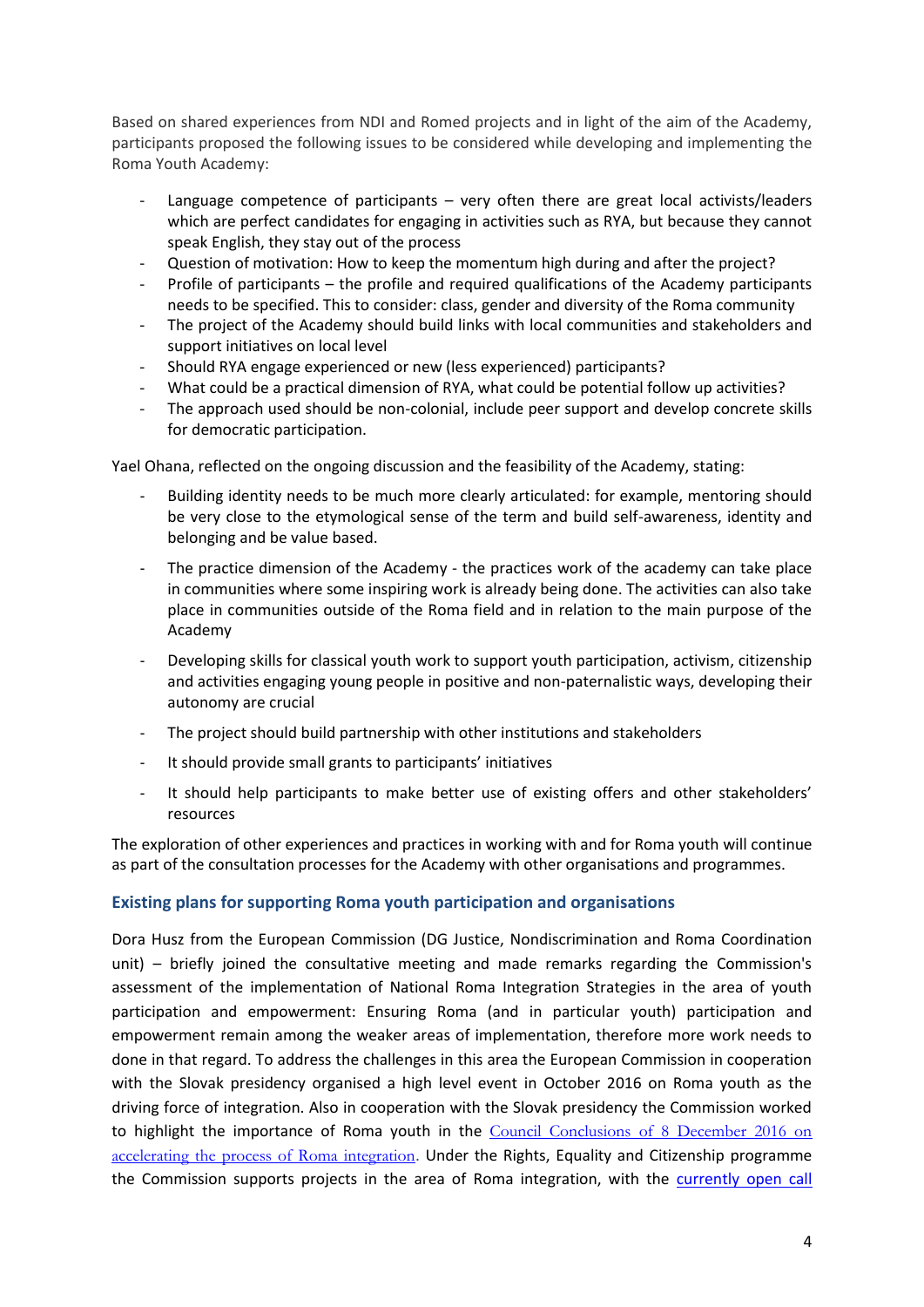prioritizing the promotion of the empowerment of Roma youth and their active involvement in the process of Roma integration. The Commission is also supporting the setting up or development of National Roma Platforms (currently operating in 15 Member States with Commission support) which aim to ensure the inclusive and transparent involvement of all stakeholders, prioritizing the empowerment of Roma women and youth in particular.

Nadir Redzepi from Roma Education Fund gave an overview of the mandate and operations of the organisation working to close the gaps in educational outcomes among Roma and non Roma. During his session intervention, the Director of REF reflected on the past experiences and results of the organisation in working and supporting young Roma through formal education. For example, the organisation has supported around 7000 individuals by providing around 20 000 scholarships. The organisation is currently reflecting on the impact it had and re-evaluating its future approach and focus as part of its strategic development process. Children and youth will remain a focus as this is part of their core target group but they are hoping to develop better mechanisms for supporting the future Roma intellectual leadership. Non – formal education could be an addition to their programme that could possibly strengthen the individual competence building of Roma young people. The REF Director remains interested in the Academy and are willing to continue the discussion on the possibly co-operation and coordination.

Cristi Mihalache from OSCE Office for Democratic Institutions and Human Rights presented the work of the Contact Point for Roma and Sinti Issues in relation to Roma, such as training on advocacy, professional development scheme, small grants scheme, mainstreaming youth participation in activities, promoting teaching and commemorating Roma and Sinti genocide, etc. He expressed its support to the Roma Youth Academy project and offered developing synergies in the future, possibly by involving the Academy participants in the activities and available opportunities of the OSCE/ODIHR, including the Human Dimension Implementation Meetings.

#### **Implementation modalities of the Roma Youth Academy – what, how and what for?**

The participants reflected on how Roma Youth Academy can make a difference to Roma youth participation and the sustainability of Roma youth organisations:

- It can create a new generation of activists who will bring new ideas
- Roma youth can be strengthened on national and local levels though the development of Roma youth initiatives and development of competences of Roma youth workers
- The mentoring process within the project and even after it should contribute to the sustainability of Roma youth organisations
- It should address the needs of all community, not only Roma young people; therefore, non-Roma youth organisations should be also involved in the project implementation
- The project should include a strong capacity building element on the topic of advocacy initiatives
- It should include the mix of methods and tools and be practice and impact oriented
- The involvement of different partners (authorities, organisations and institutions) should be at the core of the project
- Although a European project, a strong emphasis to be placed on the situation and role of Roma youth at national and local level context
- The project should also clearly articulate or address the needs of the local Roma communities

On the basis of the draft concept participants proposed different "prototypes" or "modalities" for the Academy and discussed the practical issues related to the structure of the project and its approaches. The proposals should inform the secretariat of the Youth Department in further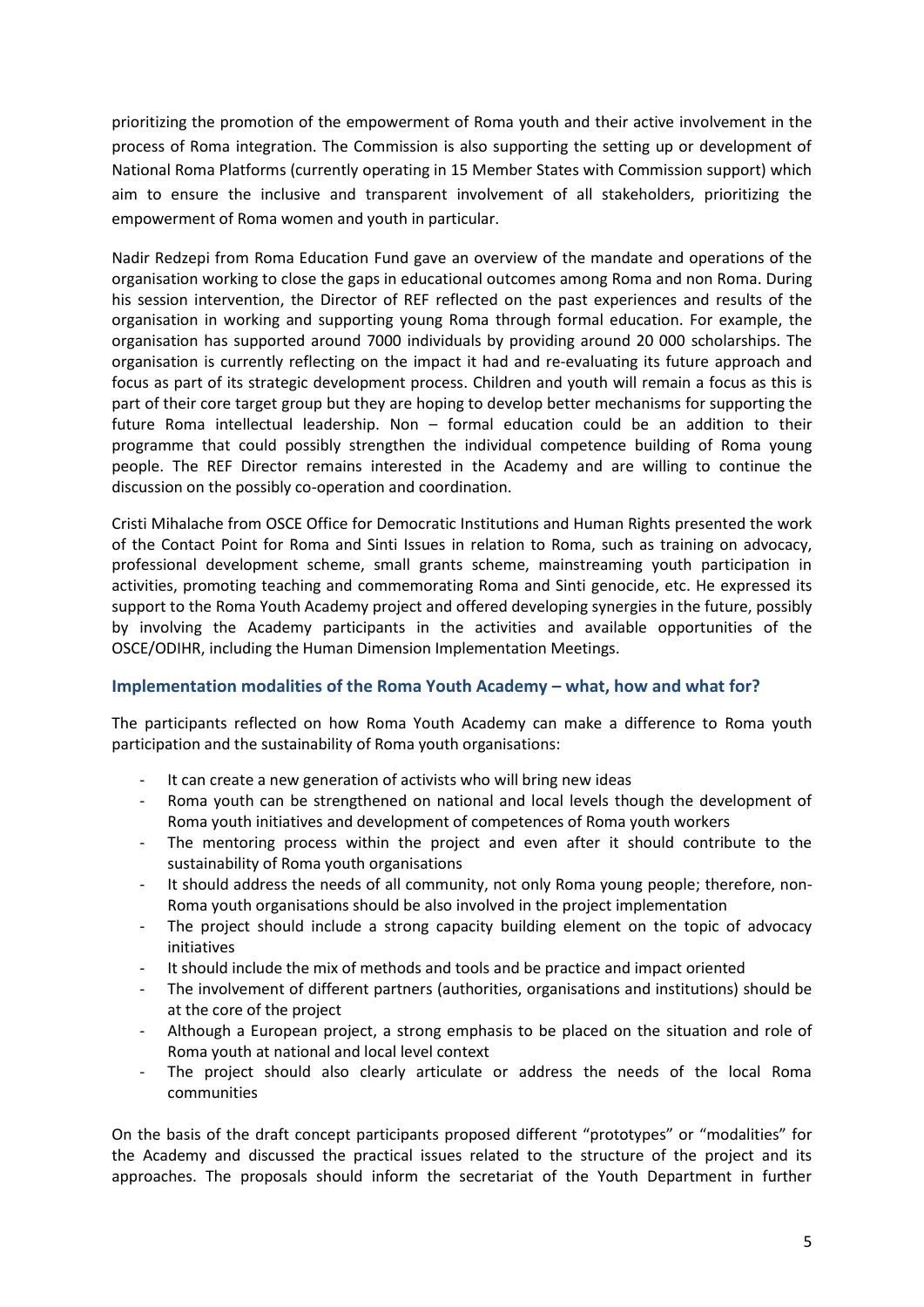developing the concept of the Academy, particularly the pilot phase of the project envisaged for 2017-2018.

#### *The three proposals for the Roma Youth Academy developed during the consultative meeting are presented as an addition to this report.*

#### **Potential partnerships and roles under the Roma Youth**

Participants, in their capacity as representatives of organisations, trainers and activists provided insight on the potential role of their organisations and themselves into the further development and implementation of the Academy. Some of the potential support measures:

- Help in the promotion of the project and recruitment of the participants;
- Propose consultants, experts, trainers to support and contribute to the Academy
- Support in local actions organised by the participants
- Institutional and/or educational support and expanding the scope of the activities of their organisations
- Most of the participants would like to contribute to the project with their experiences, competences and networks they are involved in
- Openness to host study visits in their organisations
- Advocate for the Academy on local/national/European levels.
- Involving participants of the Roma Youth Academy in the training activities of partners and supporters of the Academy.

The general conclusion was that such large scale project is needed for the support of Roma youth and the many organisations and individuals are interested in further contributing or supporting its development and realisation.

#### **The working process for the Roma Youth Academy**

The Youth Department of the Council of Europe has created a consultation and working process for the development of the Roma Youth Academy as a project. The organisation of the consultative meeting with various stakeholders was the kick-off event. A feasibility study is in preparation with the aim of developing proposals of the potential scope and desired impact of the project. It is expected during the first trimester of 2017 the Council of Europe to define the main concept of the project based on the inputs gained in the process.

During 2017 preparatory activities will be organised in order to set-up the Academy as a multi-year project and its expected that during 2018-2019 the pilot phase to be rolled out.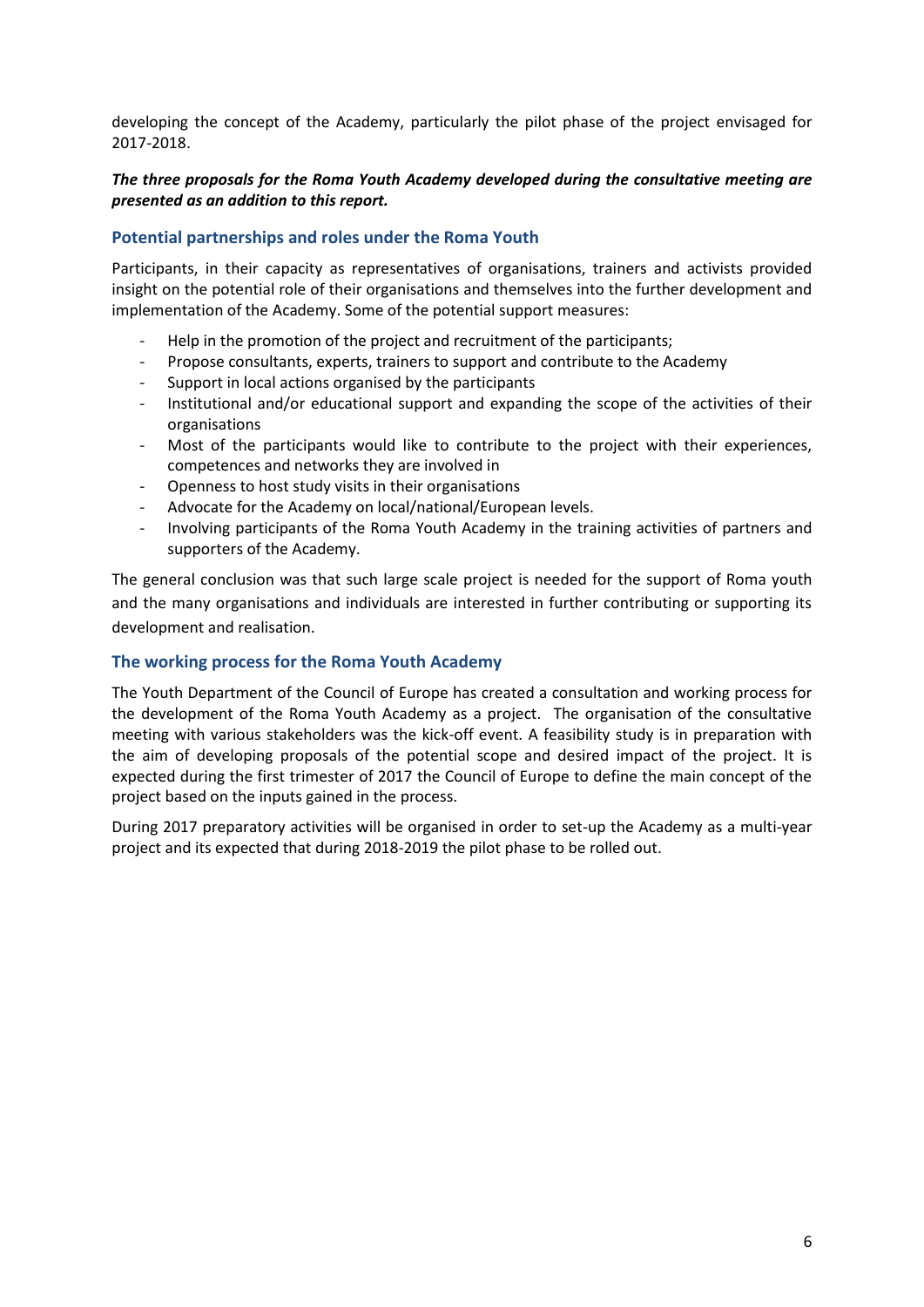#### **ANNEX 1 – Proposal for the implementation of the Roma youth academy**

This proposal follows the initial idea of the Roma Youth Academy as presented in the concept note with the following additions, suggestions and questions raised:

#### *Where we want to get?*

- Roma youth representatives/organisations should be able to feed in into related youth policies
- Different learning paths for different participants in the  $2^{nd}$  year of the project

#### *Institutional cooperation:*

- Timely communication and presentation of ideas and needs (e.g. for SALTO in early spring 2017)
- Start promoting the RYA as something important and positive
	- o Clear vision, idea on all aspects of the project
	- o Simple format, 3-4 pages report + webpage, links to be added later on
	- o Why is the project useful/relevant for the stakeholder?
	- o Funding needed OR not? What else is needed?
	- o PPT presentation of the concept
- Experts and list of resources are needed first
- High level policy dialogue is needed on it on national level (HU)
- Differentiate between the involvement on international and local/national level to find NGOs that have commitment and willingness to support the process without financial support
- It must be complemented by local NGOs and by cooperation with Roma youth networks

#### *Missing elements in the concept note:*

- What would be the support on/to the local level?
- Contacts and synergies with local national youth structures / councils
- Preparation phase before the first seminar first reach out phase (work with community, families)
- Structured long term support process to participants- secure check-in sessions between the residential seminars, possibly for shorter periods in between training and practice activities
- Language (ENG) language training as a first step in the process of selection
- Pool of possible resource persons

#### *Challenge:*

- E-learning: should be structured and planned video and combination of small tasks
- Overall coordination of the academy and projects
- Proper and careful selection of participants

#### *Ideas:*

- Age: primarily 18-30
- Participants apply in tandems for mutual (peer) support and learning
- Support by a local coach / how they are involved?
- Map links with other stakeholders and programmes, especially with ROMED and ROMACT
- Recruit a group of support persons to follow the participants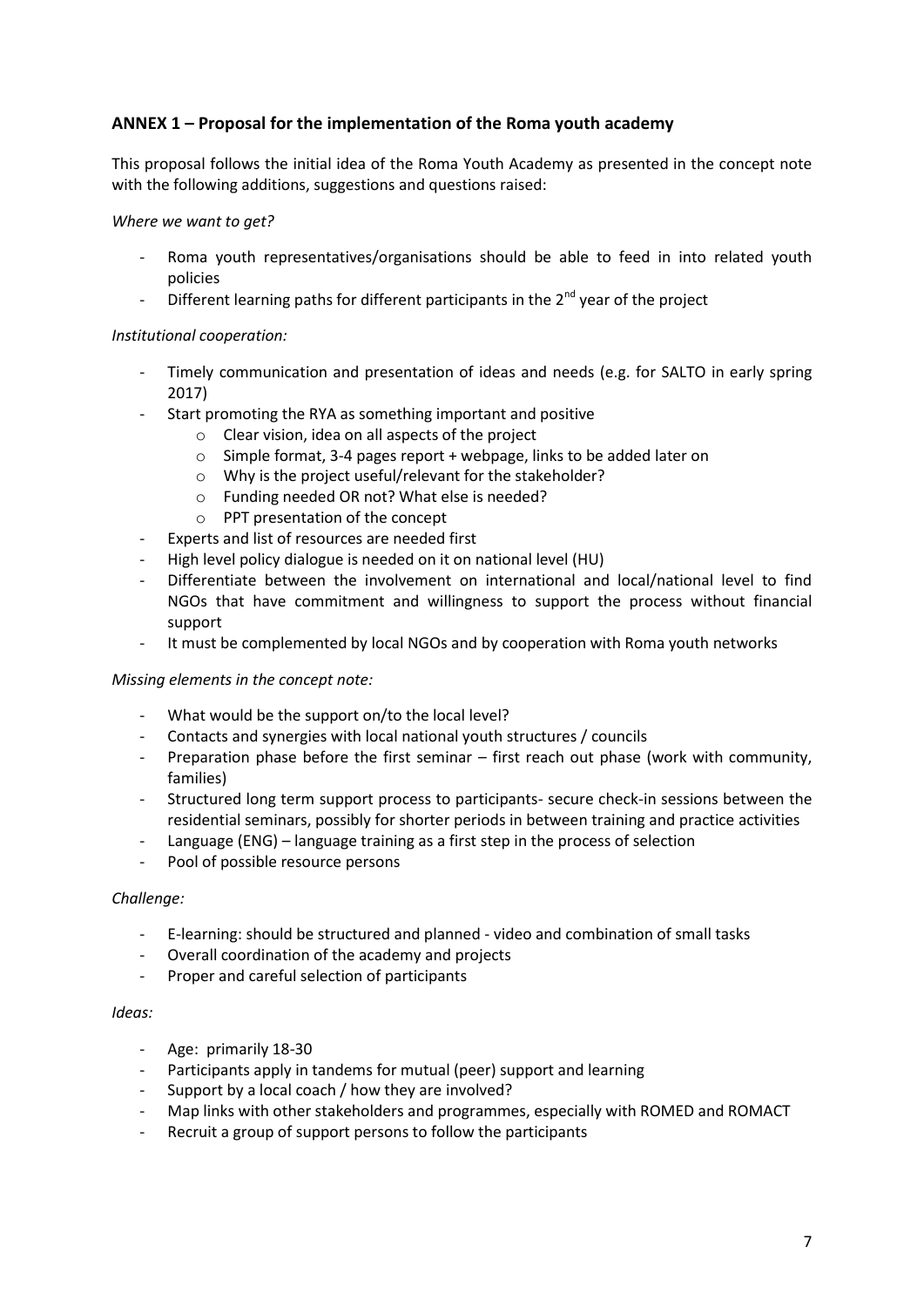- To involve or not non-Roma in the Academy? The project is dedicated mainly for Roma youth, but the follow-up process should be integrated and involve non-Roma beneficiaries and stakeholders to broaden up the scope and impact
- Do all participants have to go through the same path?
	- $\circ$  e.g. in the 2<sup>nd</sup> interim phase they can have different individual learning goals and specific support (which could be longer) – with predefined themes?

#### *Main questions:*

- What would be the expected impact on local level?
- How will be the project financed?
	- o crowd funding for local projects
	- o CSR involvement, companies, etc.?
- English: mentor speaks English and supports local youth in local language, support national or regional networking

#### *Possible content:*

Preparatory phase:

- Reaching out to local organizations that provide mentoring and coaching
	- o To add a meeting of educators and coaches
- Identifying resources on local level
- Needs analysis, the landscape in the community (needs tree)
- Learning English
- Starting the blended learning process

#### Training 1.

- Identity
- Cross-cutting thematic areas of RYAP and principles (identity, etc.)
- Basic project management and intervention
- Social skills, Education for democratic citizenship
- Introduction to the E-learning and support system of the project
- Action plan for next steps under the project

#### Local actions:

Simple resources can help, e.g. access to space, materials

#### Training 2.

- Evaluation of local actions
- Next steps learning goals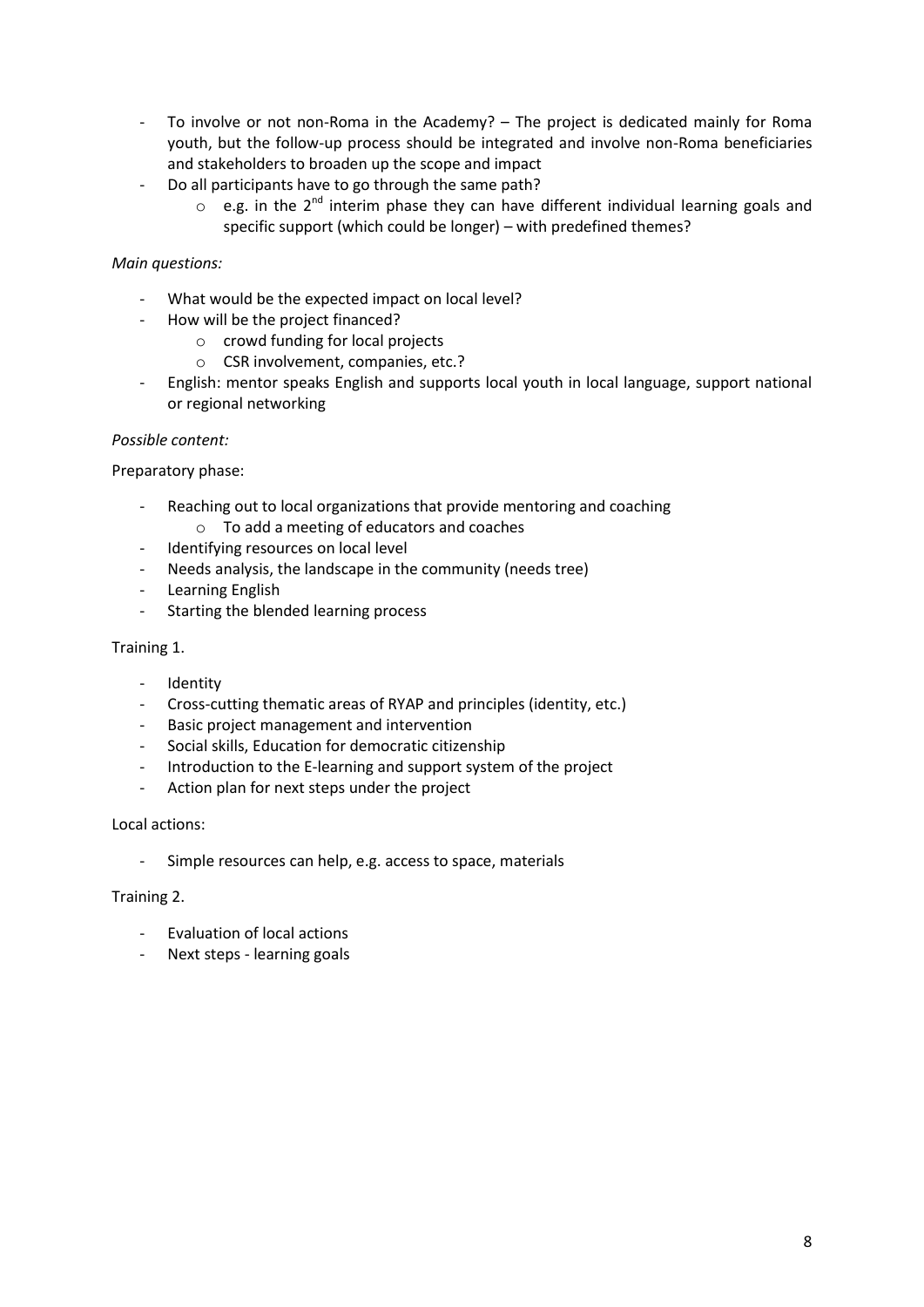#### **ANNEX 2 - Proposal for the implementation of the Roma youth academy**

The group of participants worked on the initial ideas of the project as presented in the concept note. It came up with the following ideas for the development and implementation of the Roma Youth Academy:

- Learning in the project should be directed toward the action of the participants, which is central to the project. The initial seminar should prepare participants to implement actions in their local community. It should address the concrete needs both of young people and the Roma community
- Participants should develop a critical understanding of their reality. They should also work on the vision of change they want to bring to their communities. Possible questions to be discussed: where am I in relation to power? Why Roma youth participation is important?
- Participants should learn how to build relations with their peers and how to inspire and motivate young people
- Competences to be developed: project development and management, fundraising, advocacy, peer-to-peer work, organising groups, linking to different stakeholders, communication skills, how to inspire other young people, understanding politics
- Participants should get an understanding of the nature and role of youth work and different approaches to youth work
- Council of Europe should make sure that participants' actions are properly funded
- Mentoring and coaching: local Roma youth organisations could take the role of mentoring and coaching participants while they develop their actions
- E-learning should be replaced by multi-blogs that are run by the participants, where they could share what they do and get inspired by the other participants. The project should promote an open attitude to sharing
- Regional training meetings for the participants from neighbouring countries could be organised
- Internships should be inspiring for young people
- Proposed languages to be used: English, Romani and Spanish (possibly Russian)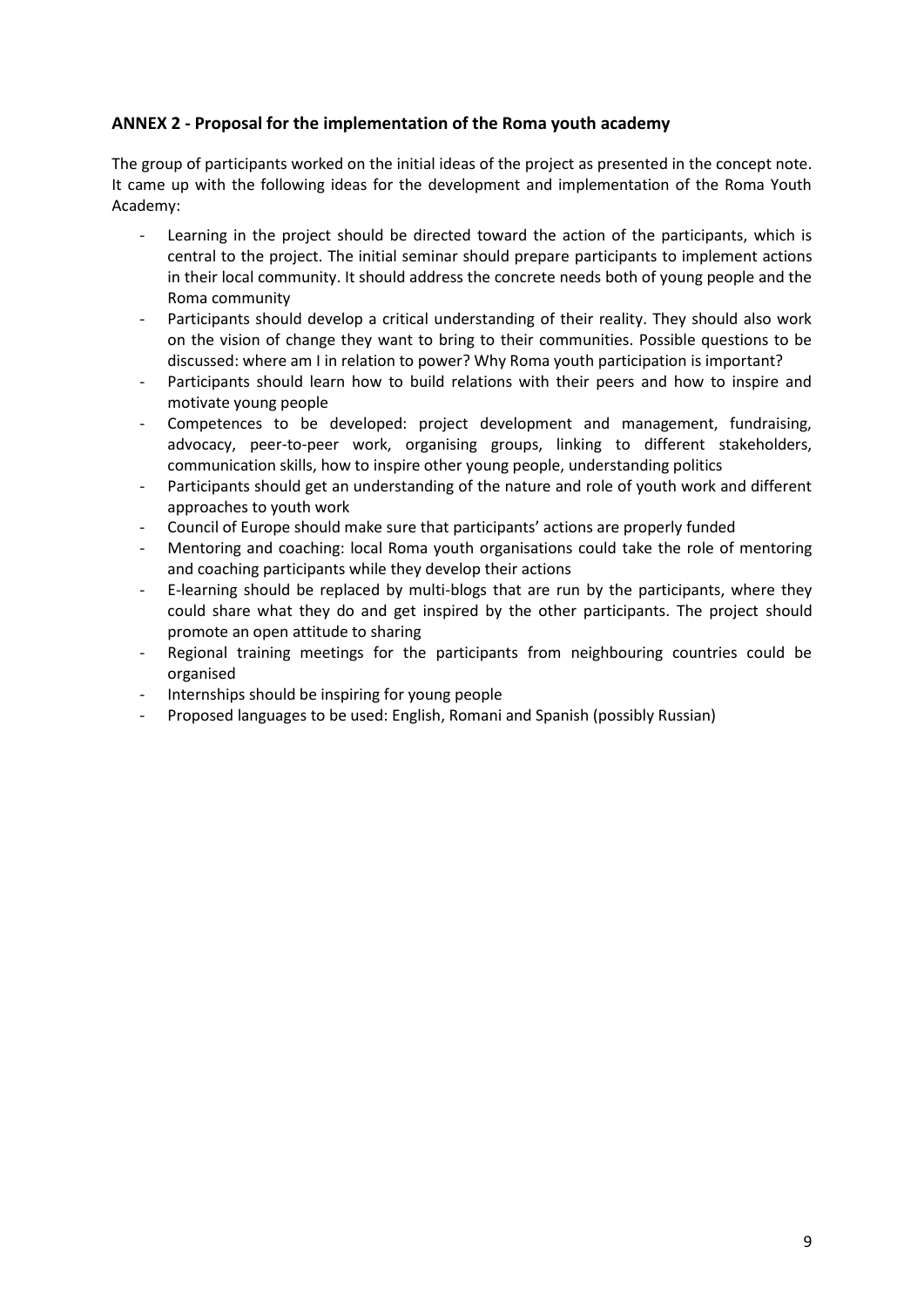#### **ANNEX 3 - proposal for the implementation of the Roma youth academy**

This proposal from the participants of the group in the meeting considers 2 different groups of participants of the project: local youth workers and youth leaders. It consists of the following phases:

- Introductory phase to take place 1 month before the initial seminar, during which the participants will have a chance to get to know each other
- Initial seminar for 30 local youth workers: it should focus on the definition of shared values and define the methodology of the educational process and practice as well as tackle the issue of motivation. The youth workers will learn how to identify youth leaders in their communities and how to develop their commitment
- After the seminar, the youth workers come back to their realities and start meeting local groups identifying youth leaders to be involved in the process
- $2<sup>nd</sup>$  seminar for 60 people (30 youth workers and 30 youth leaders identified by the youth workers): It should focus on empowering youth leaders by providing competences related to developing and organising local actions and projects. Separate parallel working spaces may be organised for youth workers and youth leaders
- Networking and mentoring for youth leaders by youth workers. During this phase the youth leaders plan their local actions and work with local youth groups
- $-$  3  $3<sup>rd</sup>$  seminar for 30 youth leaders: developing competences on advocacy and networking. Meetings with local stakeholders in Strasbourg.
- After the seminar, the youth leaders implement their initiatives with the support of local stakeholders and youth workers
- Evaluation seminar
- Transfer of activism in the community

The group suggested that the seminars could be run in English, with interpretation if needed. Elearning should not be given the priority and should not be considered as the main communication tool. It can be introduced later in the process and some modules could be developed by the youth workers.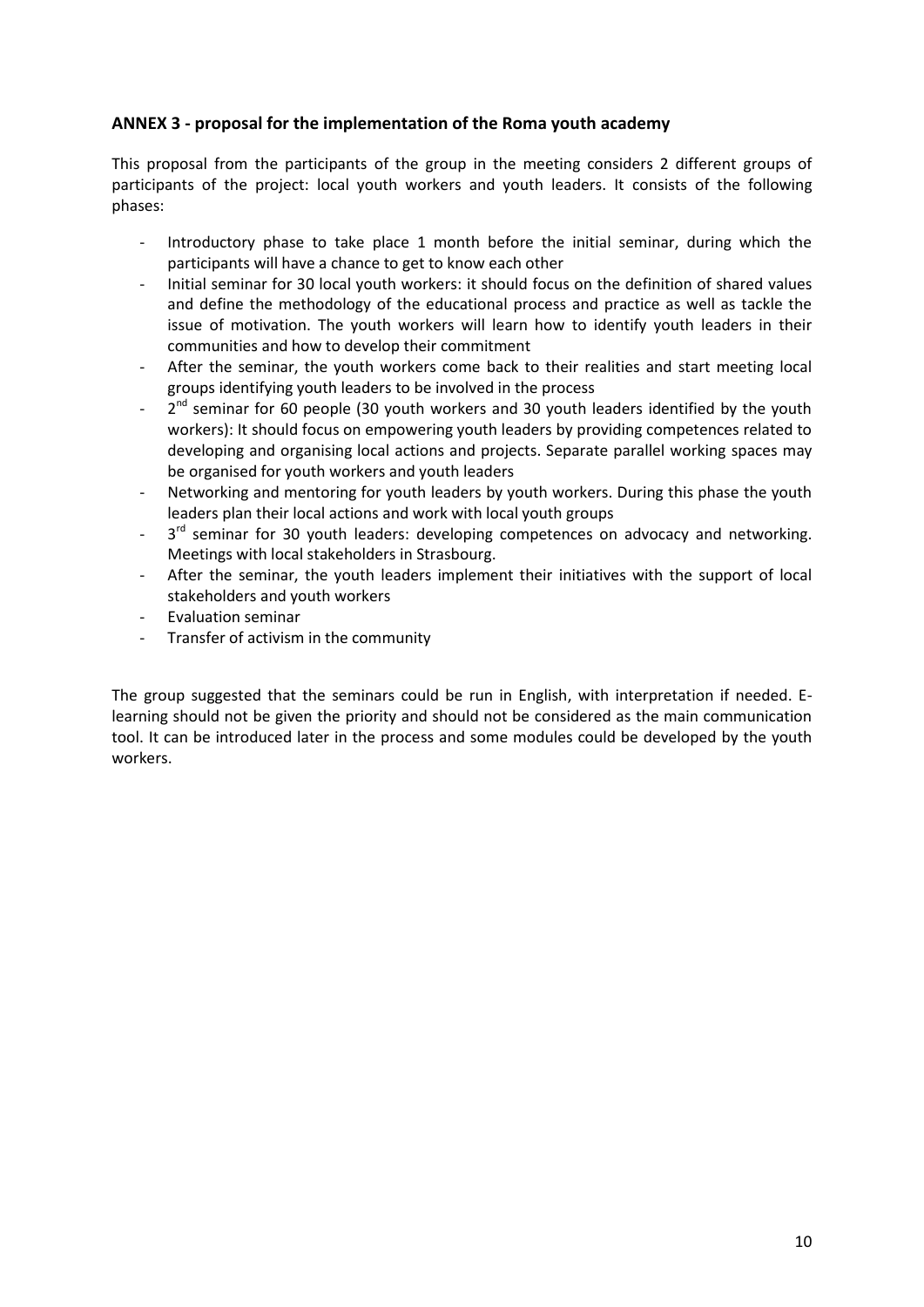#### **ANNEX 4: List of participants**

| <b>Name</b>                    | Organisation                                                                                      | <b>Contact</b>                   |
|--------------------------------|---------------------------------------------------------------------------------------------------|----------------------------------|
| Vicente Rodriguez<br>Fernandez | ternYpe - International Roma Youth<br><b>Network</b>                                              | dealfafar @hotmail.com           |
| Anna Daróczi                   | Phiren Amenca – network of Roma<br>and non Roma volunteers and<br>voluntary service organizations | anna.daroczi@phirenamenca.eu     |
| Jonathan Mack                  | Central Council of German Sinti and<br>Roma                                                       | jonathan.mack@sintiundroma.de    |
| Mustafa Jakupov                | Trainer, youth activist;                                                                          | muce10@yahoo.com                 |
| Alexandra Raykova              | Trainers Pool of the Youth Department alex raykova@yahoo.co.uk<br>of the Council of Europe        |                                  |
| Laure De Witte                 | Trainers Pool of the Youth Department lauredw@yahoo.fr<br>of the Council of Europe                |                                  |
| Emilija Koleva                 | Youth worker, Youth Center Stara<br>Zagora                                                        | eims_13@abv.bg                   |
| Monika Todorova                | Roma mediator, Youth Center Stara<br>Zagora                                                       | monika stz90@abv.bg              |
| Aikaterini Papadaki            | Young Roma; mediator; community<br>leader                                                         | katerina2805@hotmail.com         |
| Maria Demeova                  | Community organiser;                                                                              | komunitnecentrumhnusta@gmail.com |
| Dragana Jovanovska             | Center for Intercultural Dialogue -<br>Macedonia                                                  | dragana@cid.mk                   |
| Marin Bodrožić                 | Youth of European nationalities                                                                   | marin.bodrozic@yeni.org          |
| Dora Husz                      | <b>EC DG Justice</b>                                                                              | Dora.HUSZ@ec.europa.eu           |
| Marek Szilvasi                 | European Roma Rights Center                                                                       | marek.szilvasi@errc.org          |
| Nadir Redzepi                  | <b>Roma Education Fund</b>                                                                        | nadirr@romaeducationfund.org     |
| <b>Iulius Rostas</b>           | Roma Access Programs, Central<br><b>European University</b>                                       | rostasi@ceu.edu                  |
| Cristi Mihalache               | <b>OSCE Office for Democratic</b><br>Institutions and Human Rights                                | Cristi.Mihalache@odihr.pl        |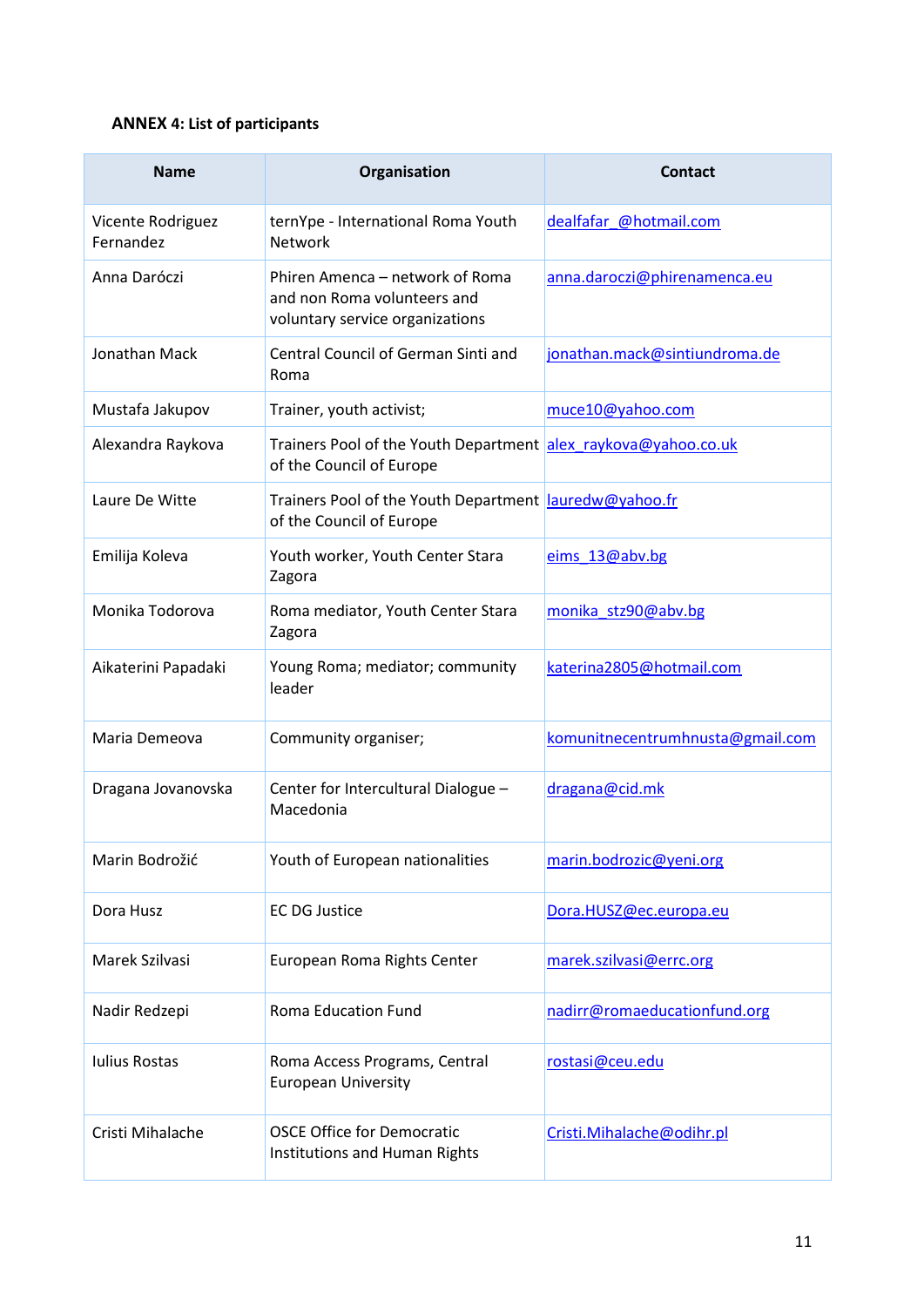| Marija Kljajic  | <b>SALTO Inclusion Resource Centre</b>        | Marija.Kljajic@jint.be    |
|-----------------|-----------------------------------------------|---------------------------|
| Dariusz Grzemny | Facilitator of the meeting                    | darek.grzemny@gmail.com   |
| Yael Ohana      | Consultant of the Roma Youth<br>Academy study | yael@frankly-speaking.org |

| Statutory bodies of the Youth Department of the Council of Europe |                                         |                          |
|-------------------------------------------------------------------|-----------------------------------------|--------------------------|
| Cristina Marian                                                   | Advisory Council on Youth               | cristina.feryp@gmail.com |
| Paczuk Péter Csaba                                                | European Steering Committee on<br>Youth | peter.paczuk@emmi.gov.hu |

| Apologised                       |                                                                                  |                                                                   |
|----------------------------------|----------------------------------------------------------------------------------|-------------------------------------------------------------------|
| Stanko Baluh                     | Youth Rapporteur, Ad Hoc<br>Committee of Experts on Roma<br>and Traveller Issues | stane.baluh@gov.si                                                |
| Eva Masarova                     | Roma Rapporteur, Join Council<br>on Youth                                        | eva.masarova@minedu.sk                                            |
| George – Konstantinos<br>Charoni | European Youth Forum                                                             | <u>george-</u><br>konstantinos.charonis@youthforum.<br><u>org</u> |
| Agota Kovacs                     | <b>EEA and Norway Grants</b>                                                     | Agota.KOVACS@efta.int                                             |

| <b>Council of Europe</b> |                                                                                                |                         |  |
|--------------------------|------------------------------------------------------------------------------------------------|-------------------------|--|
| NICOLAE Valeriu          | Special Representative of the<br>Secretary General of the Council<br>of Europe for Roma Issues | Valeriu.NICOLAE@coe.int |  |
| <b>GOMES Rui</b>         | Head of the Education and<br><b>Training Division, Youth</b>                                   | Rui.GOMES@coe.int       |  |